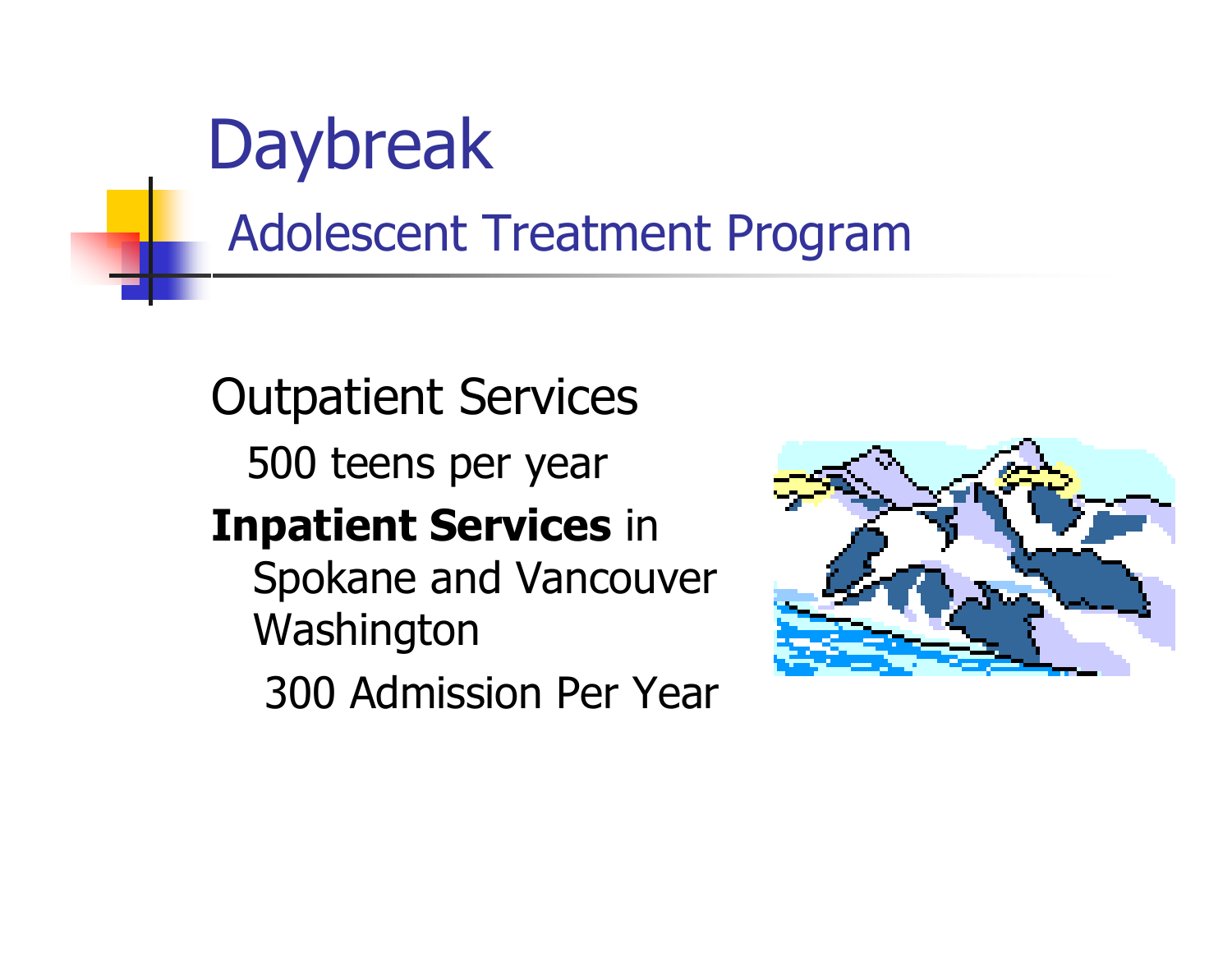



#### Average Client

- 15 Years of Age
- **Primary Drug Problem:** Marijuana and Alcohol
- **Referral from Parents,** School and/or Courts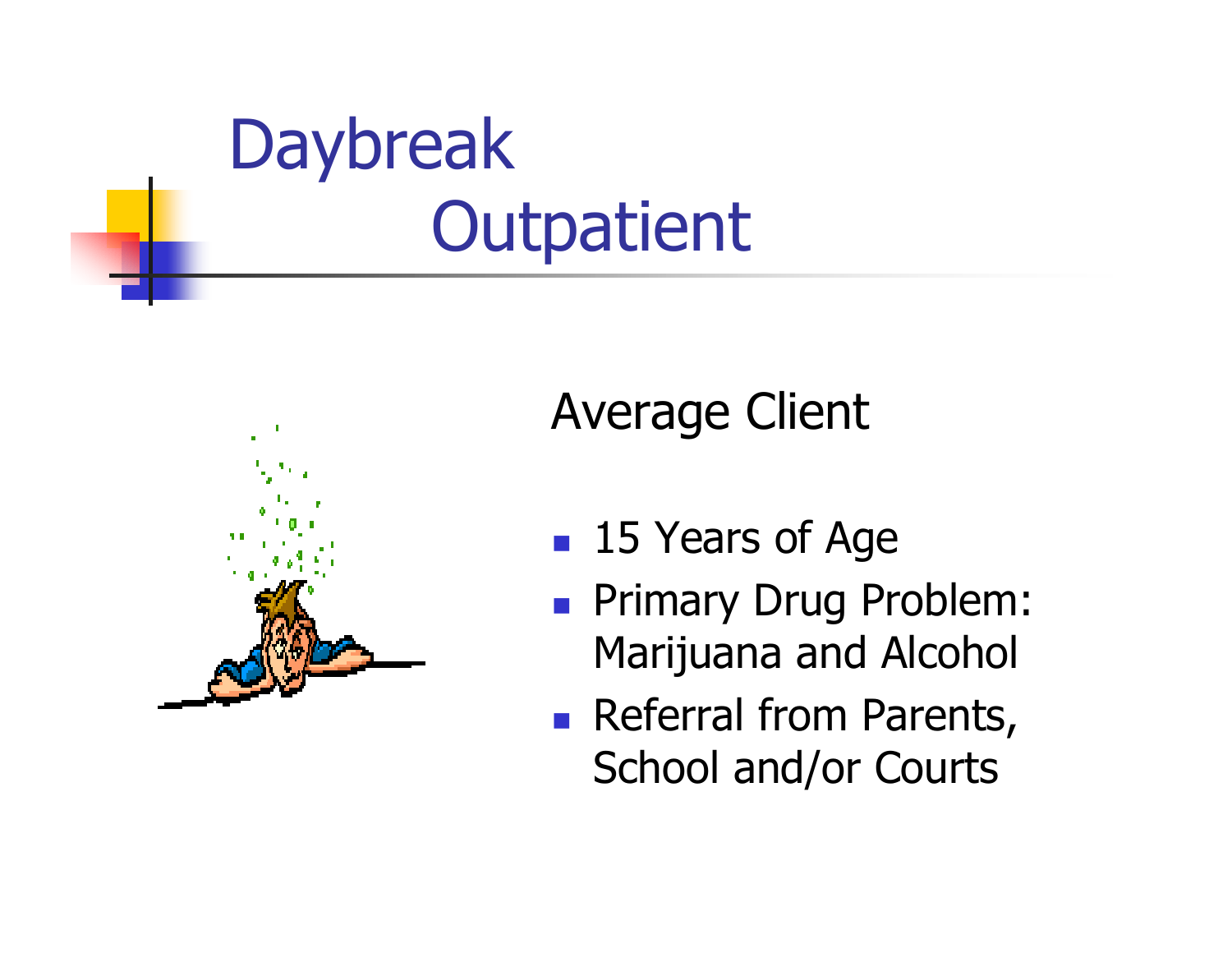## Aims Addressed

- $\blacksquare$  1. Decrease the days from initial contact to first treatment session.
- $\blacksquare$  2. Increase the retention rate across appointments.

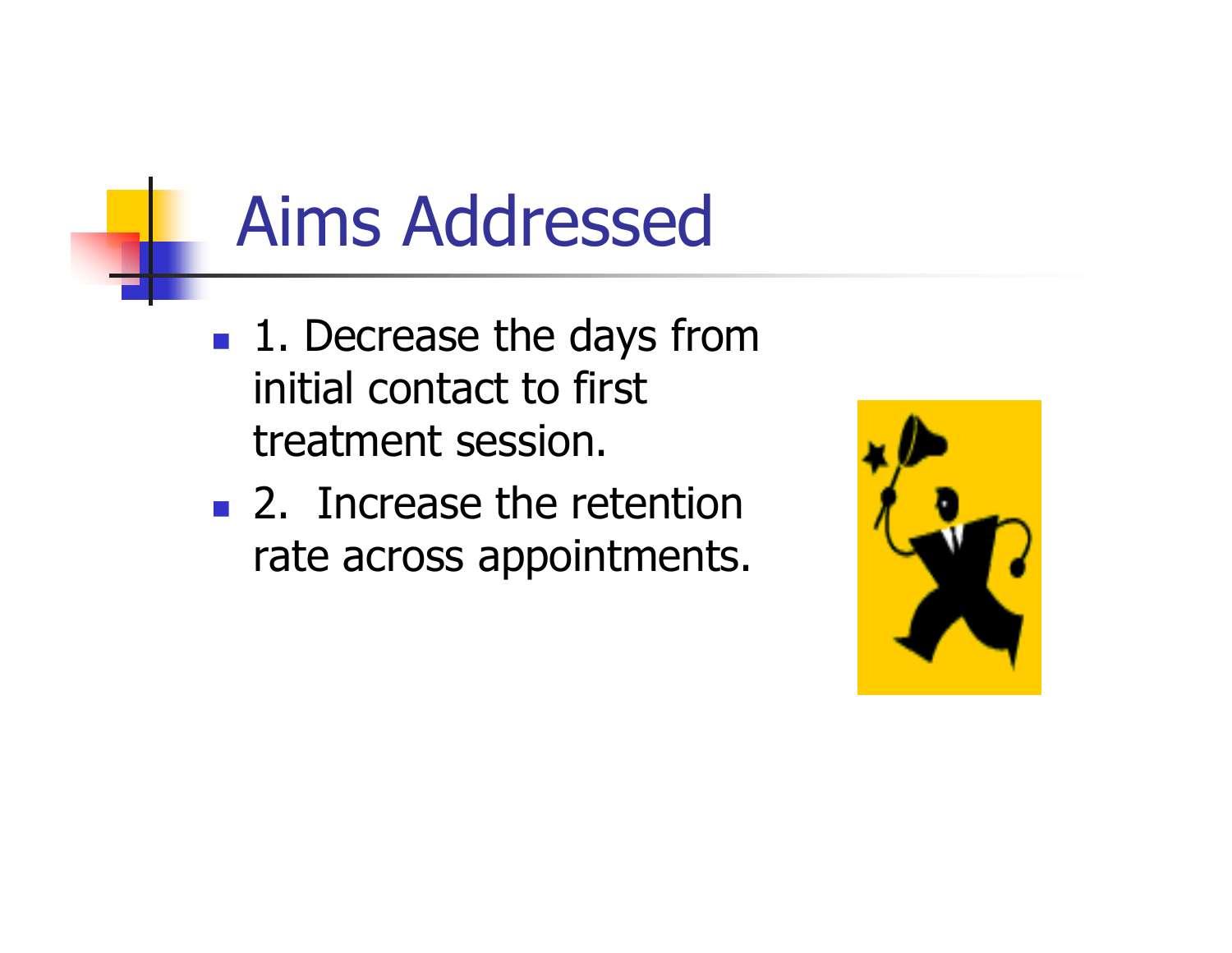# Why These Goals?

- -Receptionist reported that many parents were clearly disappointed when told that they would have to wait for a call-back from a counselor to set up the assessment appointment.
- $\blacksquare$  -Elapsed time between first contact and first session had been 13.4 days.
- $\blacksquare$  -We had a 15% no show rate for assessments and 40% of our clients left treatment within the first month.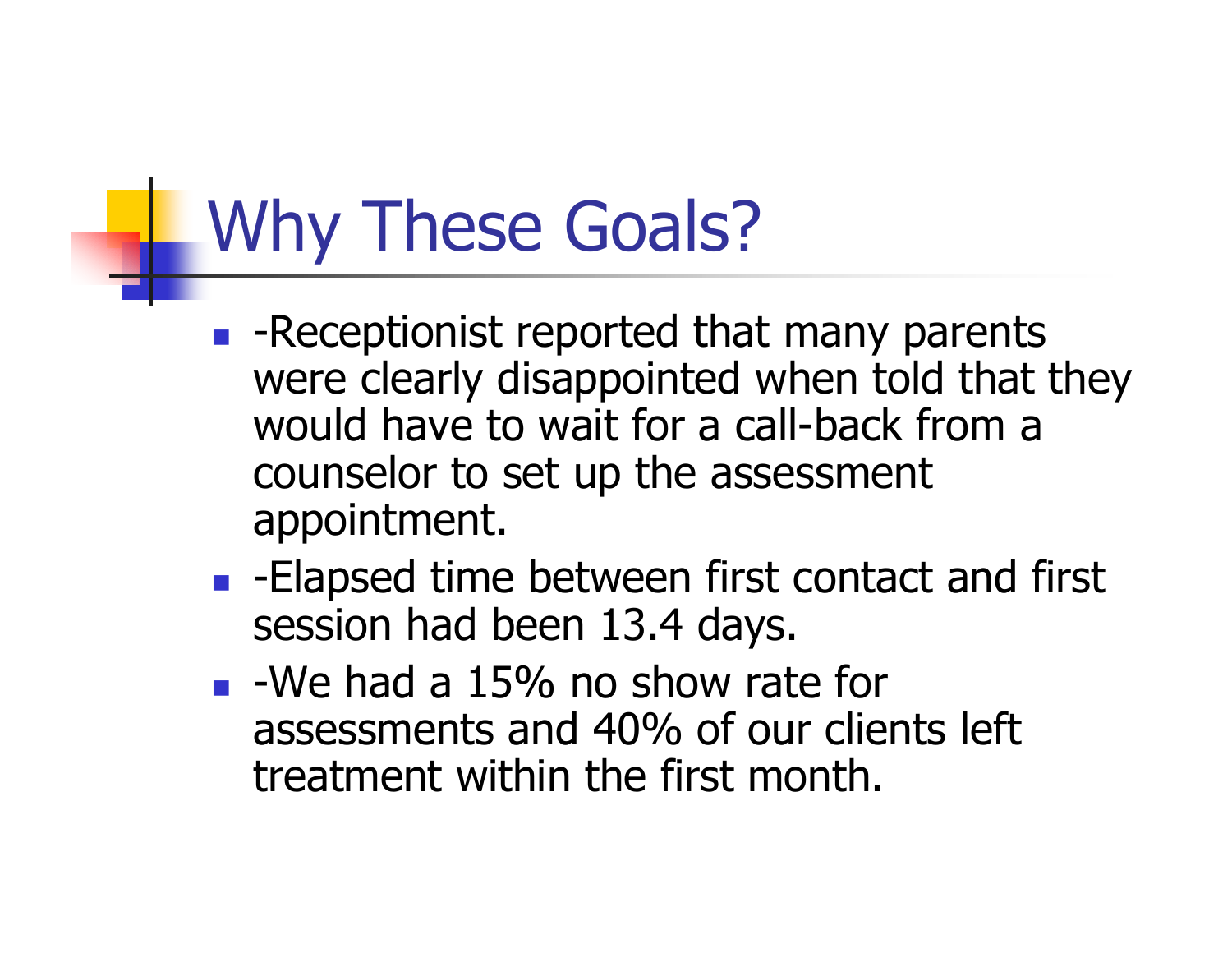# Changes Made (Change 1)



- Receptionists obtained assessment time-slots from all the counselors, eliminating the wait time for counselors to call to set up appointments.
- $\blacksquare$  Goal was to set up assessments within 24 hours of initial call.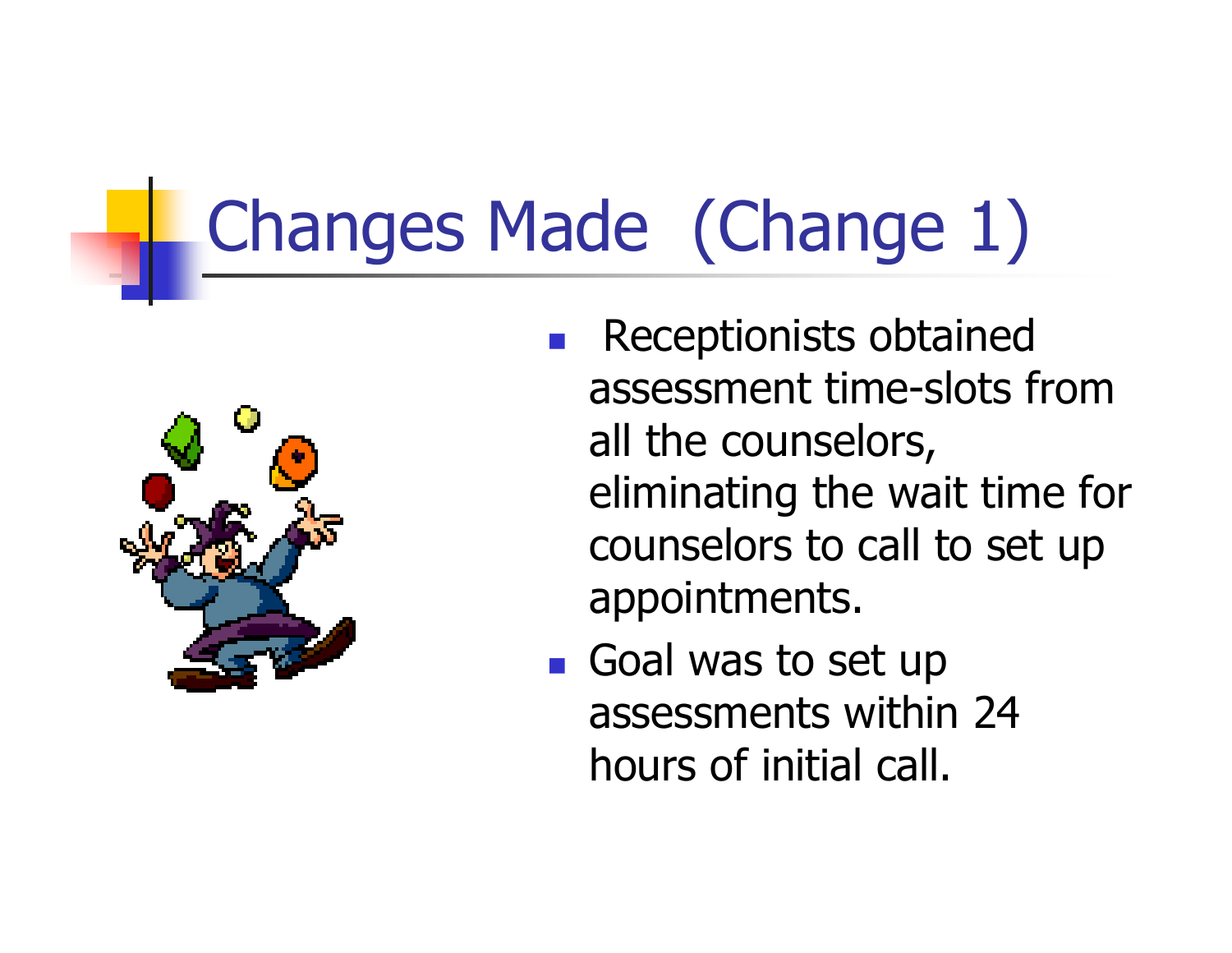# Change 2

- Hypothesizing that the parents of our teen clients were the real 'customer' at least at the onset of treatment, we decided to put greater effort into engaging parents.
- We set up a Study Group and a Control Group consisting of clients entering treatment during a one week period of time.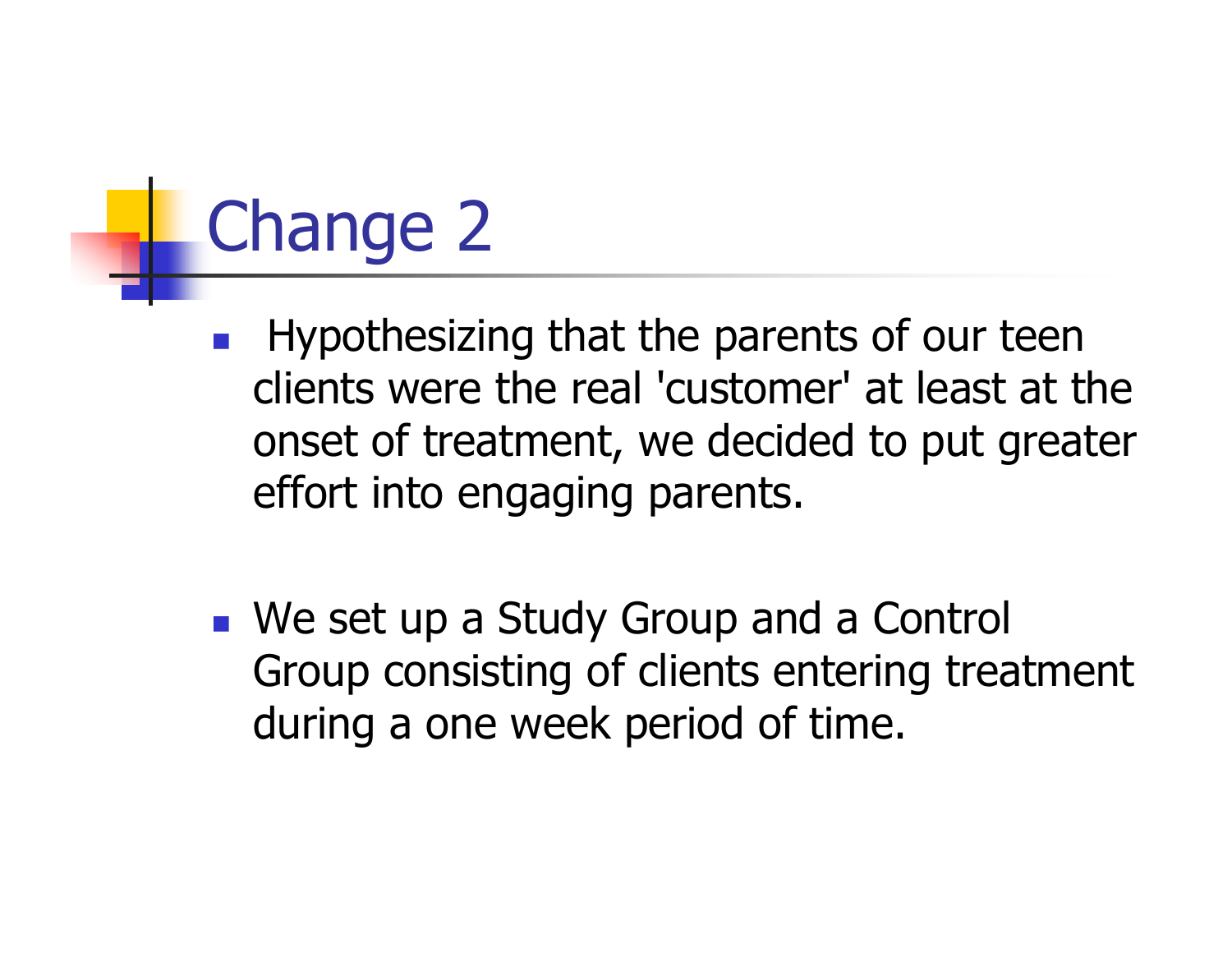# Change 2 continued

- The Study Group was tasked with the aim of 'pushing' for increased parental attendance, prescribing weekly parental attendance for the first four weeks of treatment. Ten client families ended up in this group.
- $\blacksquare$  The Control Group was to deal with client families in "the usual manner," urging parental involvement in general, but not pushing for it. Seven client families ended up in this group.
- $\blacksquare$  Five clients of the total were assessed, but not admitted.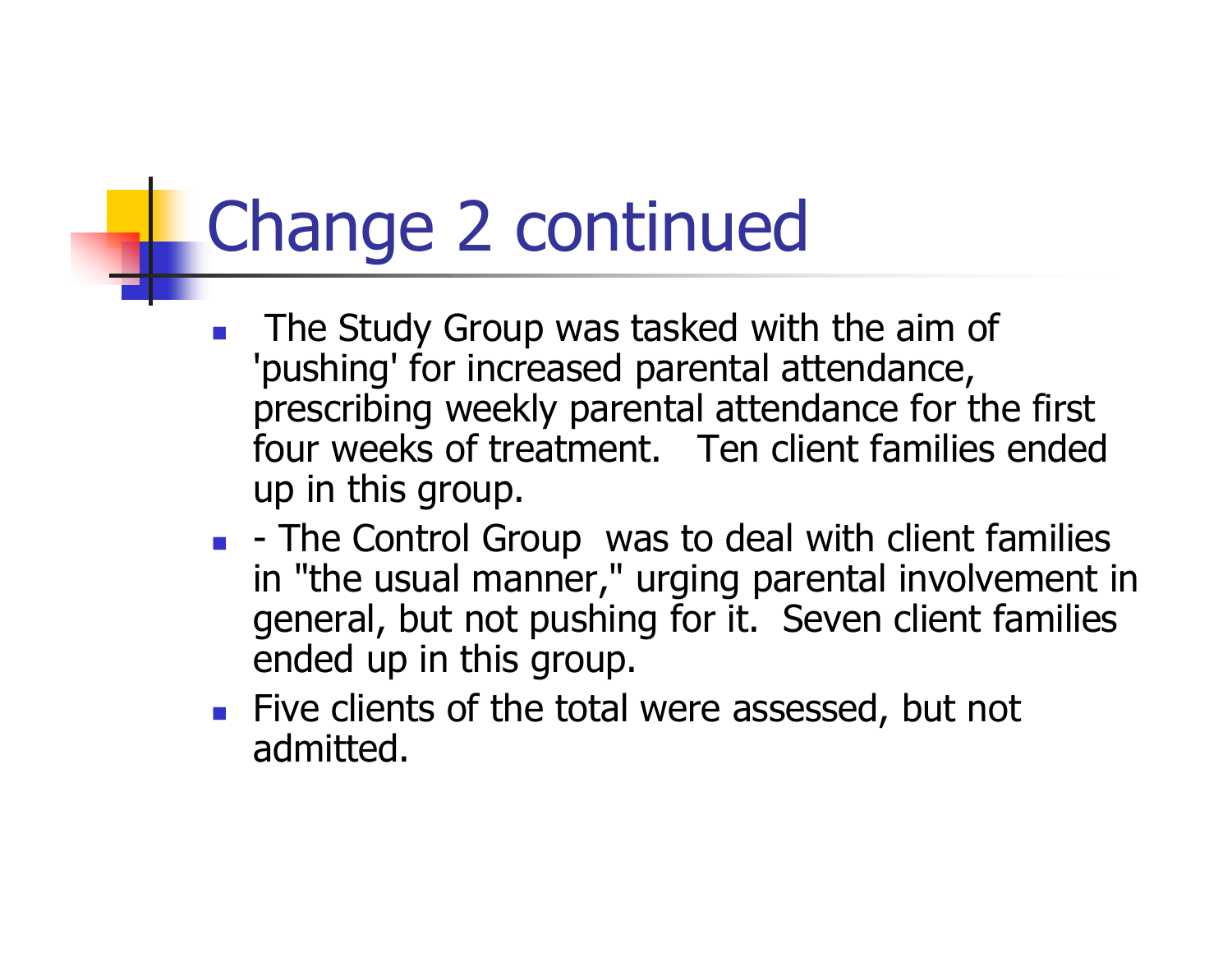

#### **Response Time**

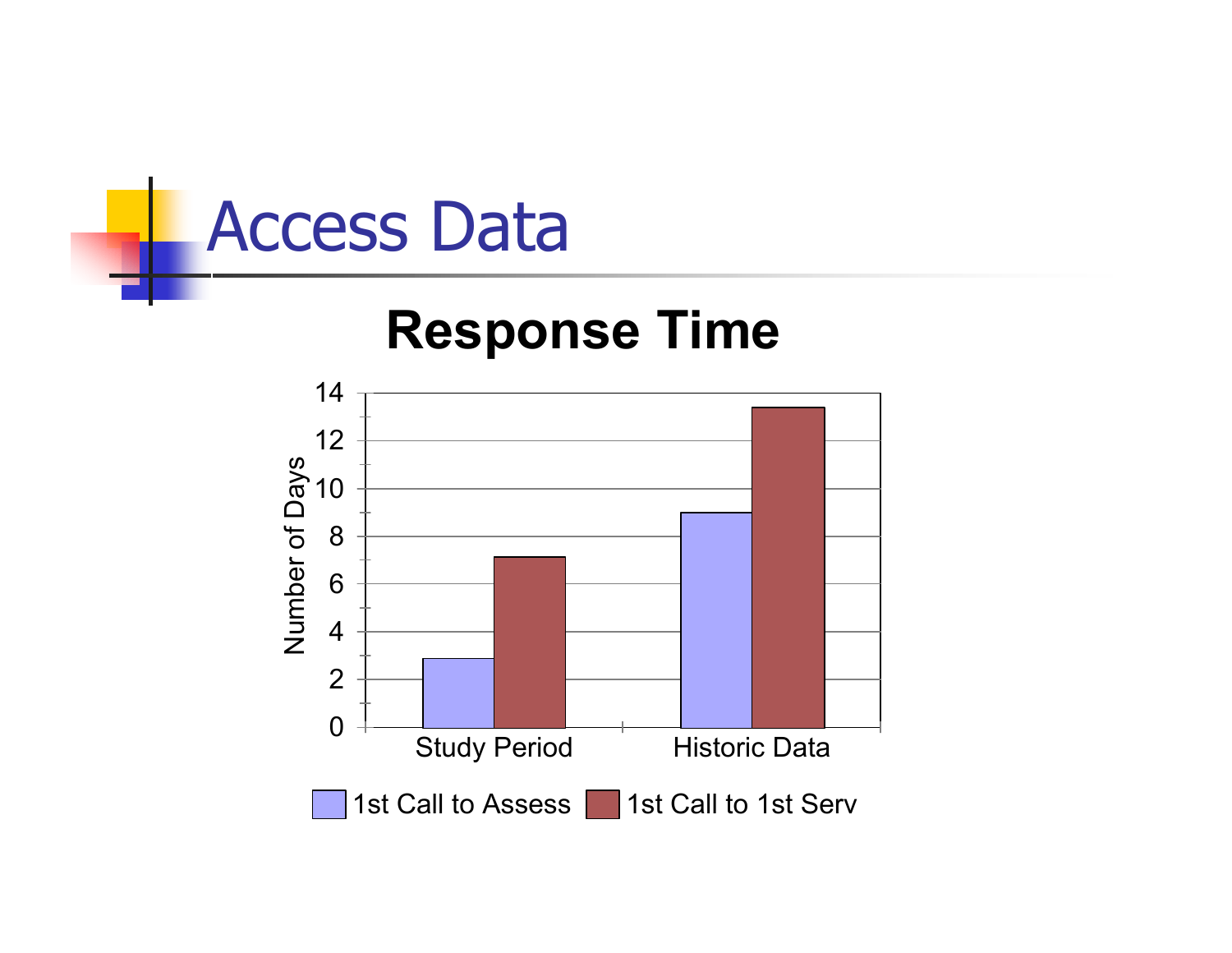## Response Time Results

**Time between First Contact and** Assessment reduced from 9 to 2.8 days

**Time between First Contact and First** Treatment reduced from 13.4 to 7 days.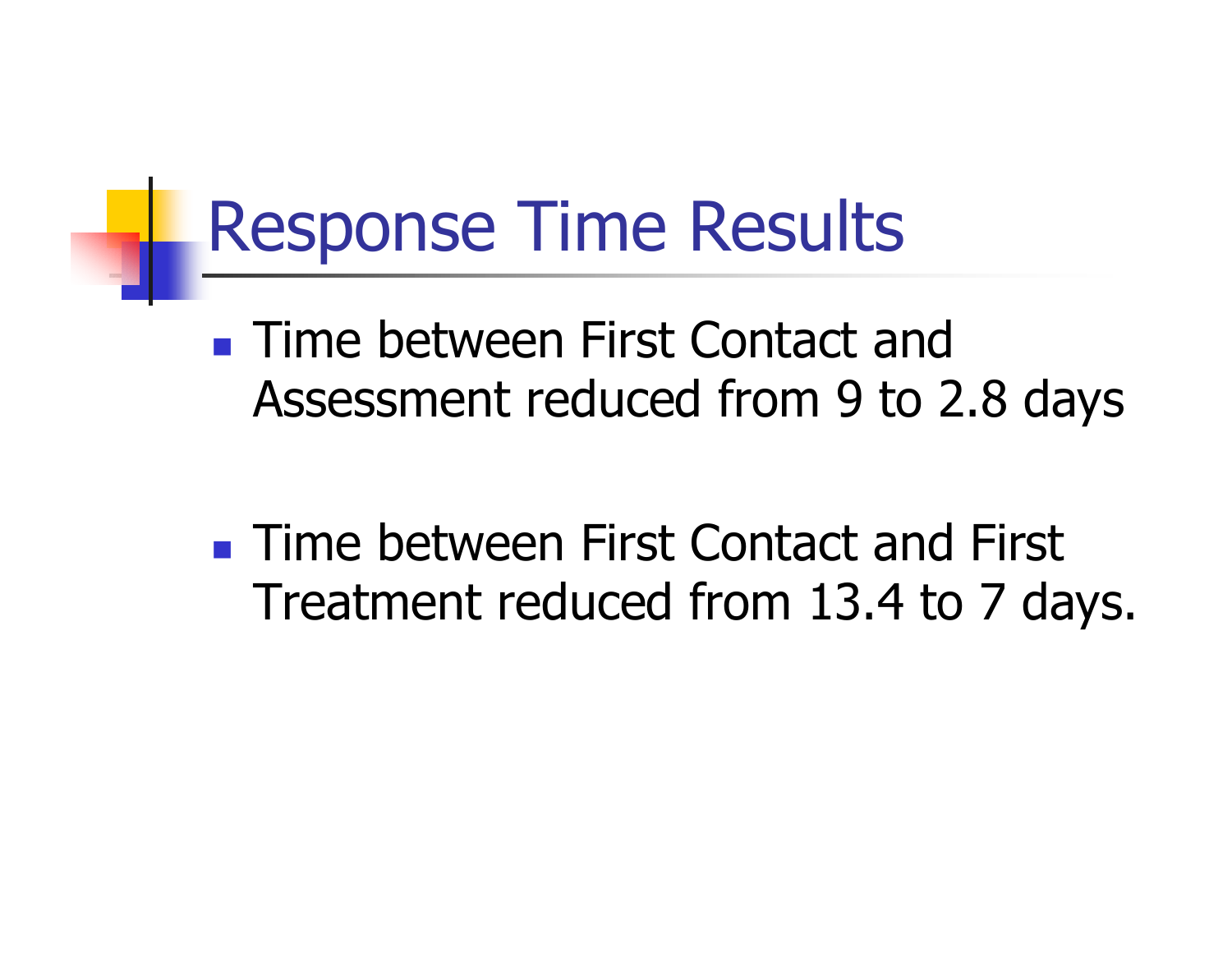### Assessment Attendance



#### **Assessment Attendance Rates**

(Up from 85%)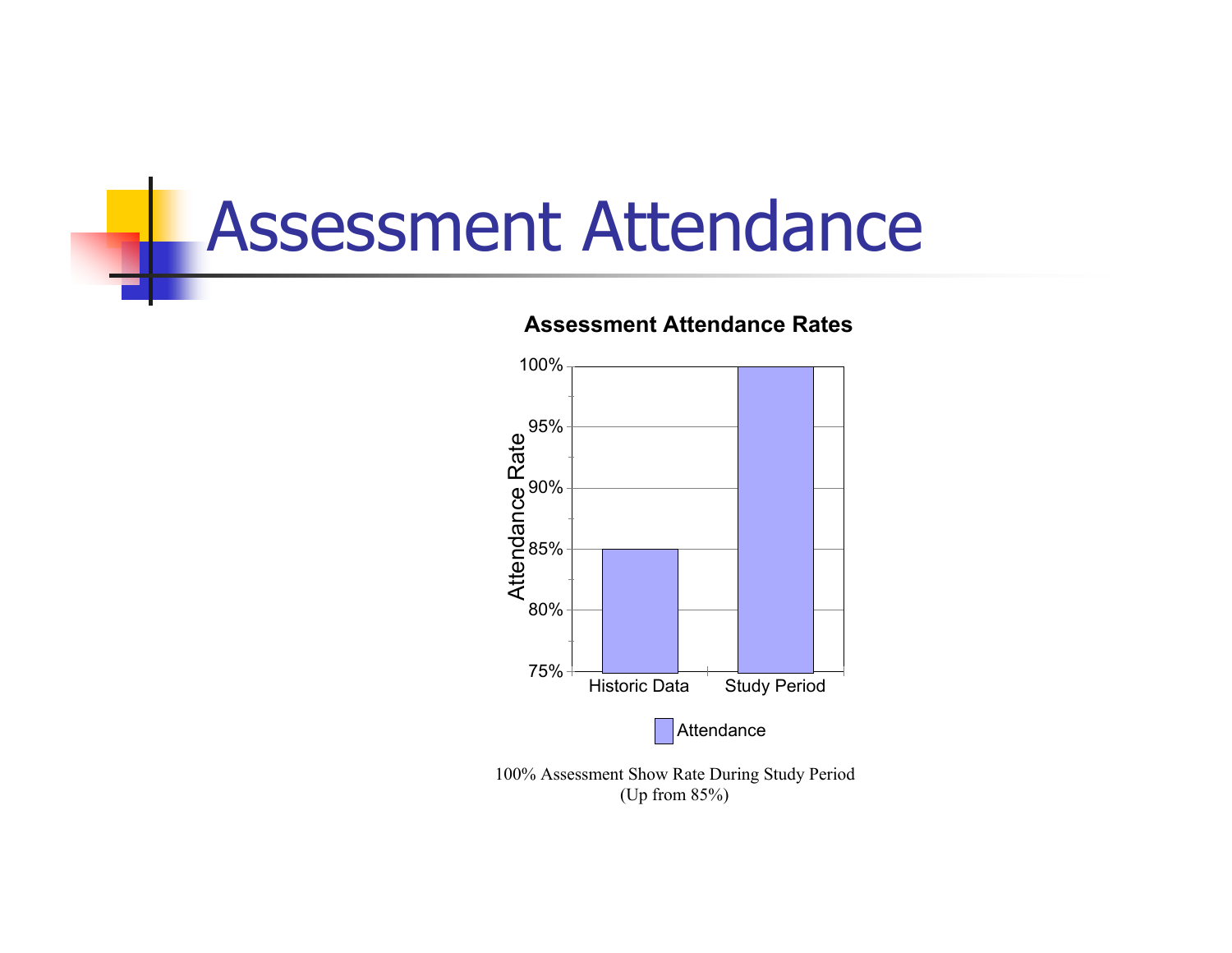#### Change 2 Results (so far) FI.

- Because we failed to set up a true control group (as we had intended), the "change" generalized to all counselors. That is, all counselors became more proactive or prescriptive with all their clients in setting up family counseling appointments. As a result:
- Parents in both groups readily agreed to regular and frequent sessions.
- Follow-up phone calls to parents indicated that they were very satisfied with the process.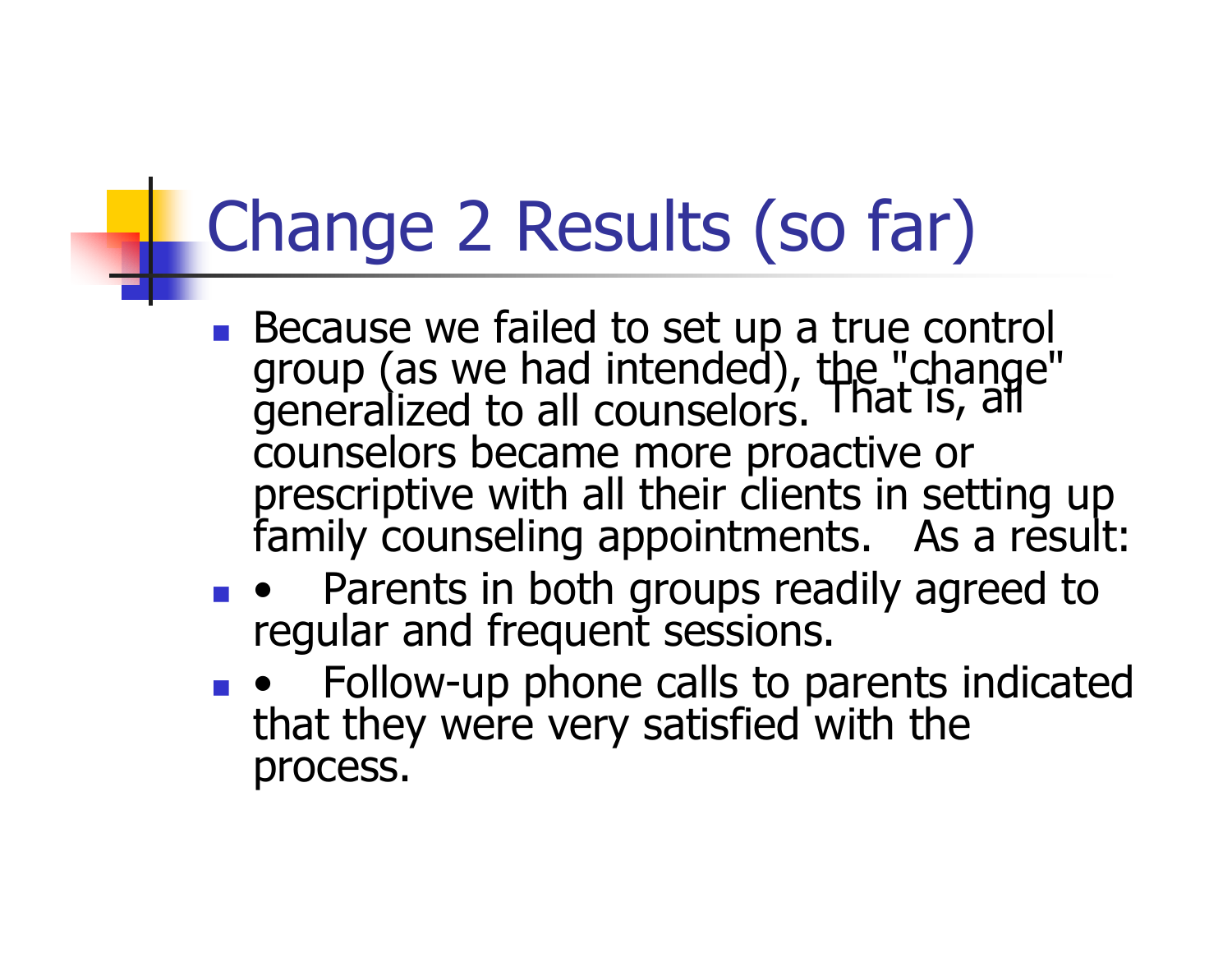# Change 2 Results continued

- **100% of parents and 87% of teens** from both groups showed up for scheduled sessions in the week following assessment.
- $\bullet$  We have quite a bit of interesting, but incomplete data, and learned a lot about our data collection shortcomings.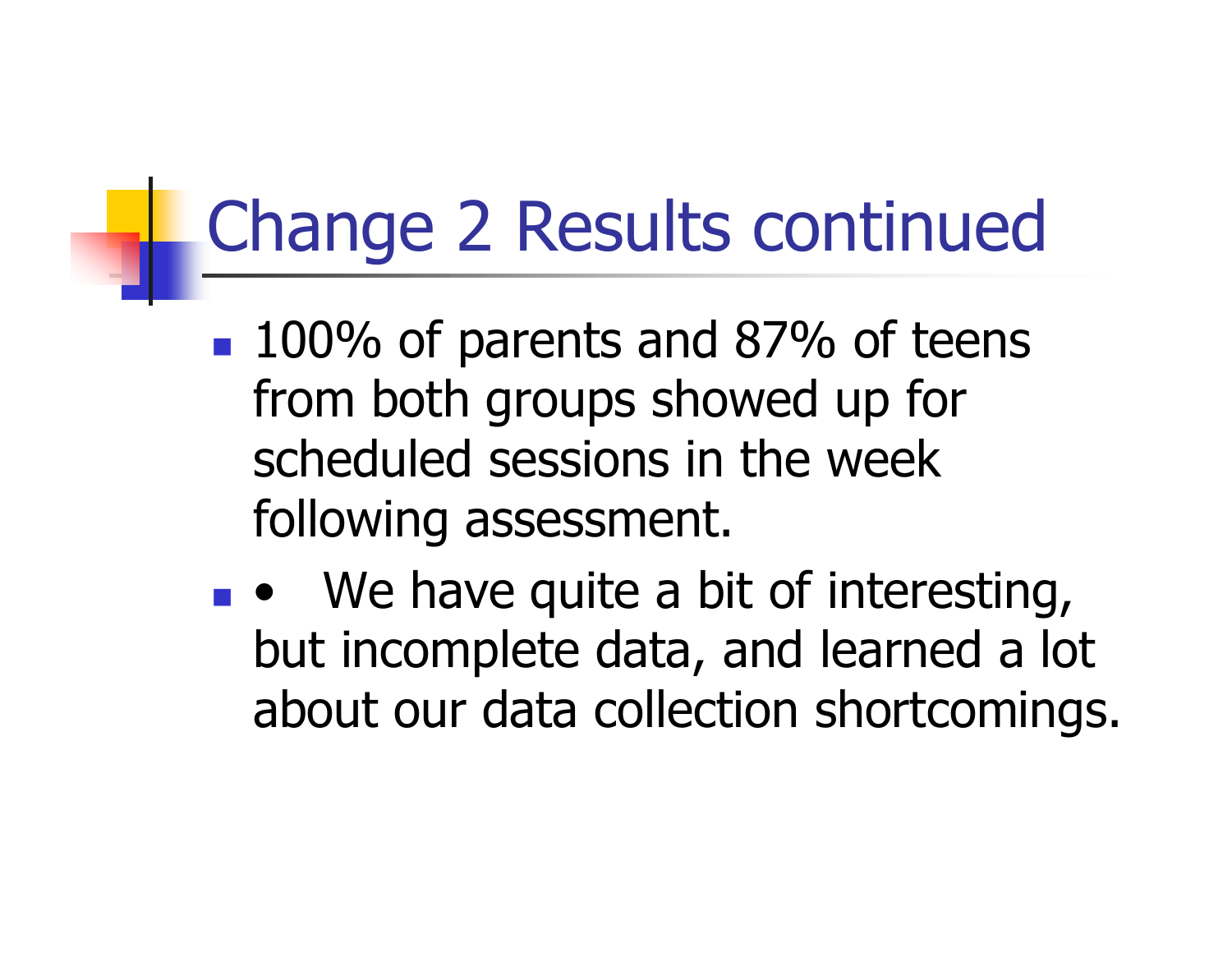## Future Plans

- $\blacksquare$  Continue to reduce time between first contact and first session.
- $\blacksquare$  Continue to address the issue of client engagement through closer attention to commitment strategies with clients and parents.
- Conduct further surveys with clients and parents regarding needs, wants, satisfaction with, and barriers to treatment.....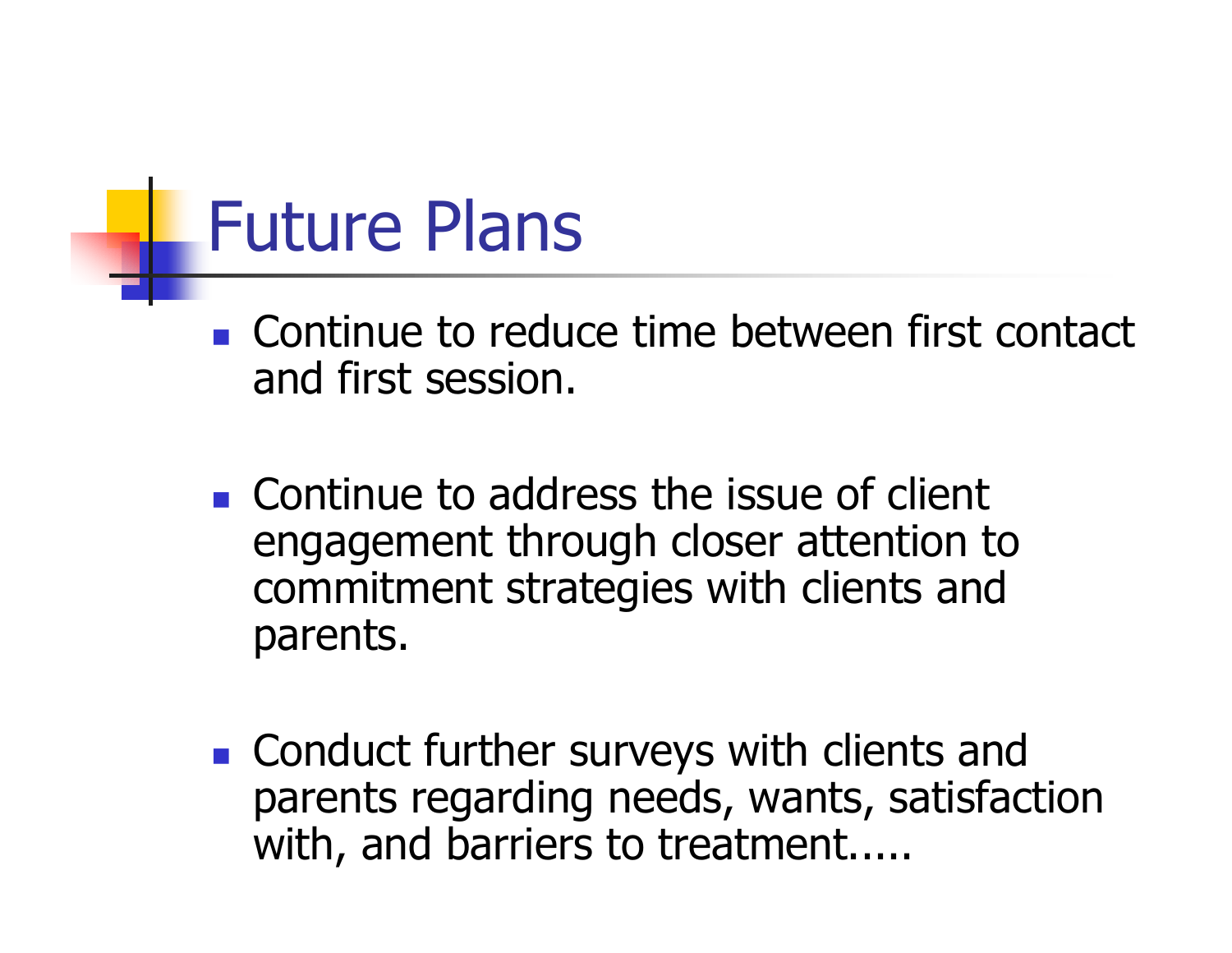#### Lessons Learned:

### Staff members were willing to change and take a risk

Even small changes in our system can make a real difference.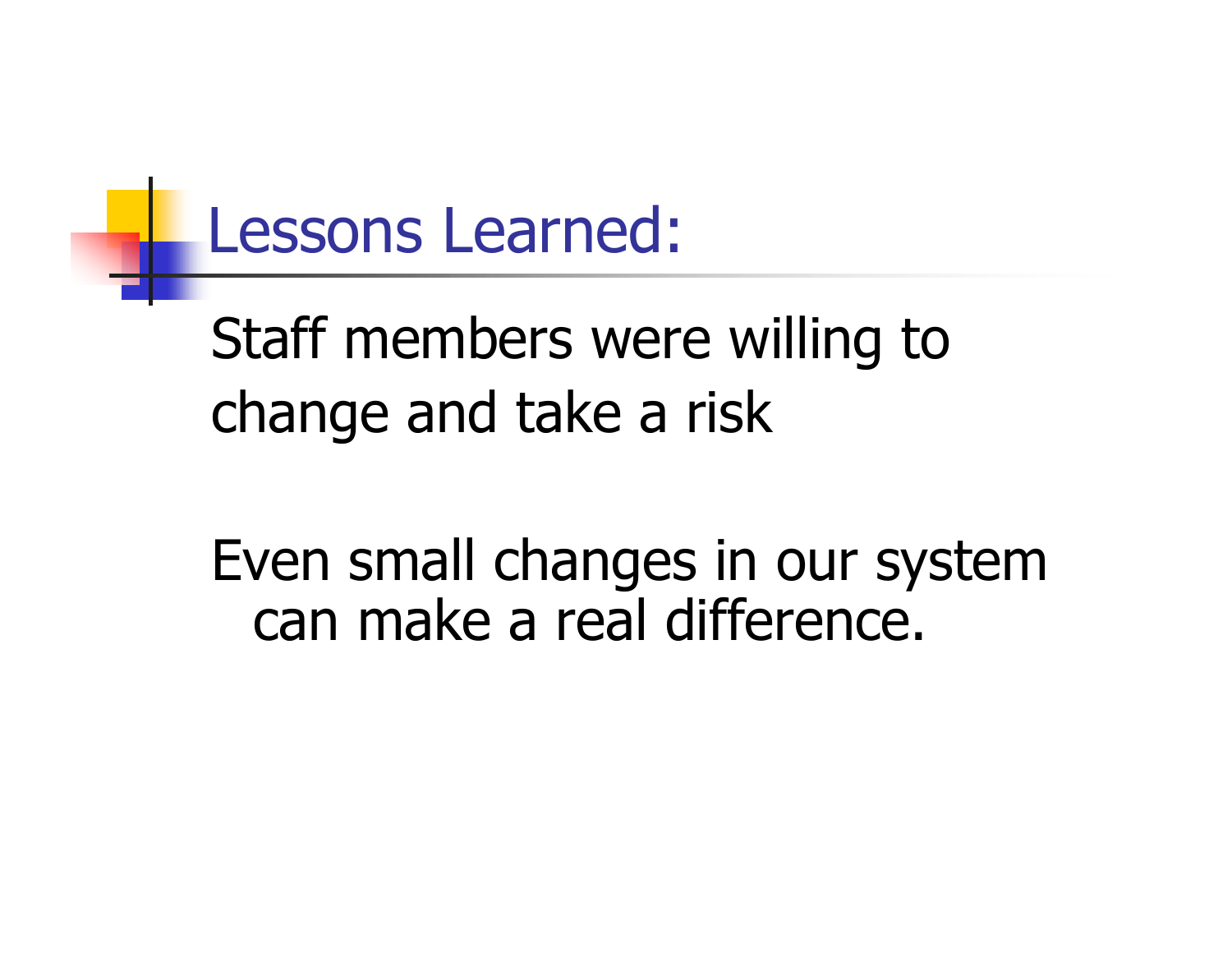#### Lessons Learned:



- **EXEGY Data Systems not in** place
- **Quickly Exposed our** Imperfections and Flaws